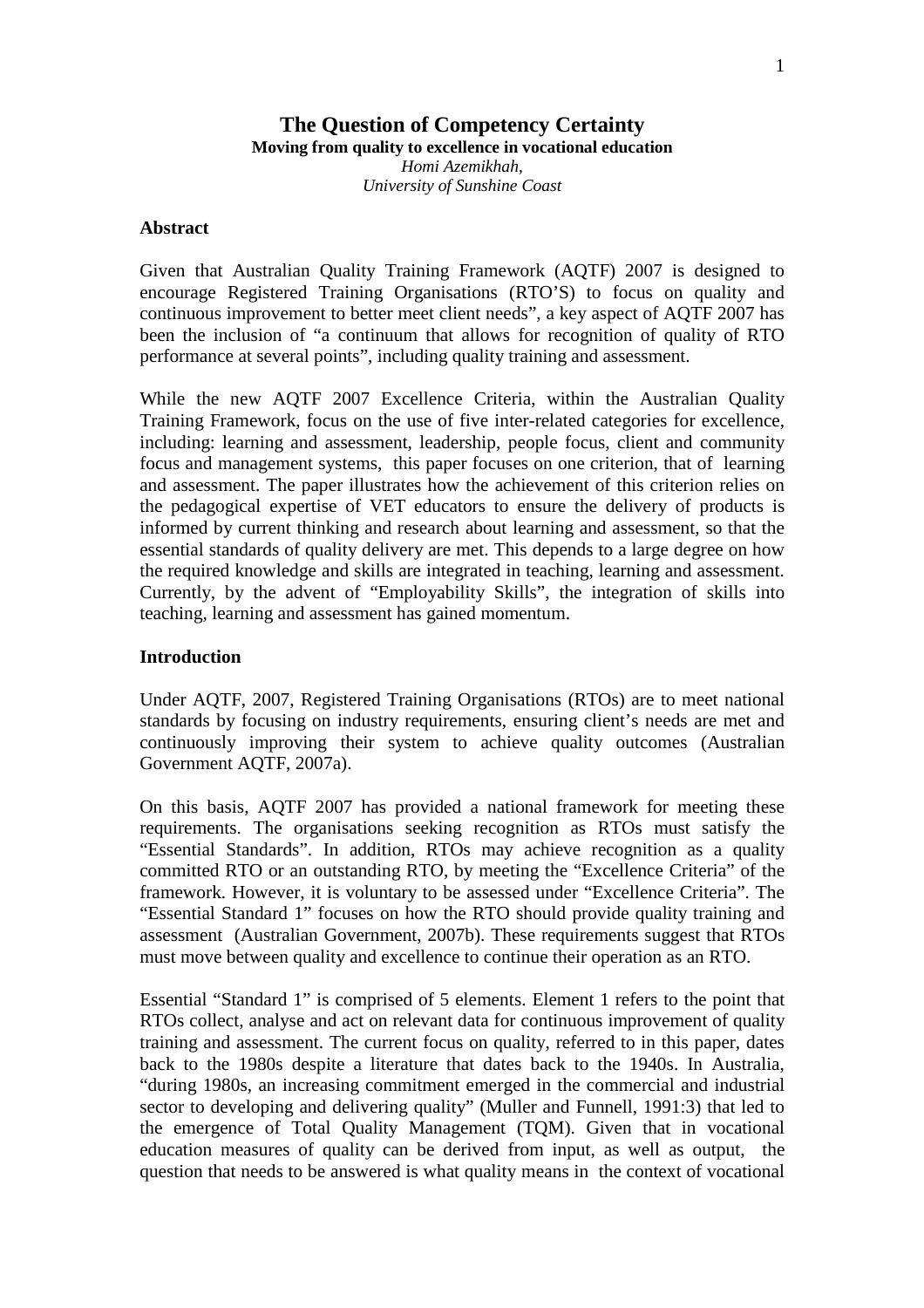education particularly in relation to learning, assessment and pedagogy. Muller and Funnell (1991) have pointed out that quality in education denotes effectiveness. Further, they elaborate that effectiveness is concerned with outcomes that are in line with the needs and demands of clients, i.e., the learners as well as employers (Muller and Funnell, 1991). This suggests that quality teaching and learning may be synonymous with 'effective teaching and learning'. Thus, for teaching and learning to be effective in the VET sector, one has to more clearly define the concept of "competence", in terms of quality indicators or issues.

Current research (Azemikhah 2005a, 2005b, 2007), albeit in different papers, has argued that competence as the pivotal concept is central in the context of quality teaching, learning and assessment in the VET sector. On this basis, firstly, competence has been clearly defined as a preferred set of assets that results from learning. This is recognised as a quality of the learner in completing vocational education and training.

Clearly in the VET sector, teachers need to facilitate and assess competence as a quality of the learner, while the learners need to develop it. If it is ill-defined as a quality that they are going to facilitate or develop, it is futile to look for strategies, pedagogies and methods to help its facilitation.

The High Level Review (Schofield and McDonald, 2004) has not settled on a clear definition of competence as a learner's quality, rather has attempted to highlight the significant components of competence, in relation to the definition, without clearly defining the term. In other words, competence, as a learner's quality, has not been communicated to teachers for facilitation, the result of which has been pedagogical confusion.

Therefore, in order to address the complexities inherent in pedagogical confusion, the focus of this paper is on that of learning, assessment, and pedagogy proposing how an organisation might achieve high quality learning, assessment and pedagogy that meets or exceeds client, industry and community expectations.

## **Quality of pedagogical delivery informed by current thinking and research**

According to AQTF 2007, to maintain quality learning, assessment and pedagogy in the profession of vocational education, it is required that products be informed by current thinking and research (Australian Government AQTF, 2007a:12). This suggests that quality delivery needs to strike an appropriate balance between the theory and practice of pedagogy in the profession of vocational education. Tyler in an interview pointed out that,

"Every 20 years or so the uneasy tension between theory and practice in professional education (whether it be for doctors teachers or others) alternates between emphasizing the activities within the profession, or emphasizing the theory that may help to guide the profession" (Madaus and Stufflebeam, 1981:245). By examining the VET context, it seems that Tyler has been overlooked because the training reform agenda has been an agenda of practice and theory seems to have been disregarded.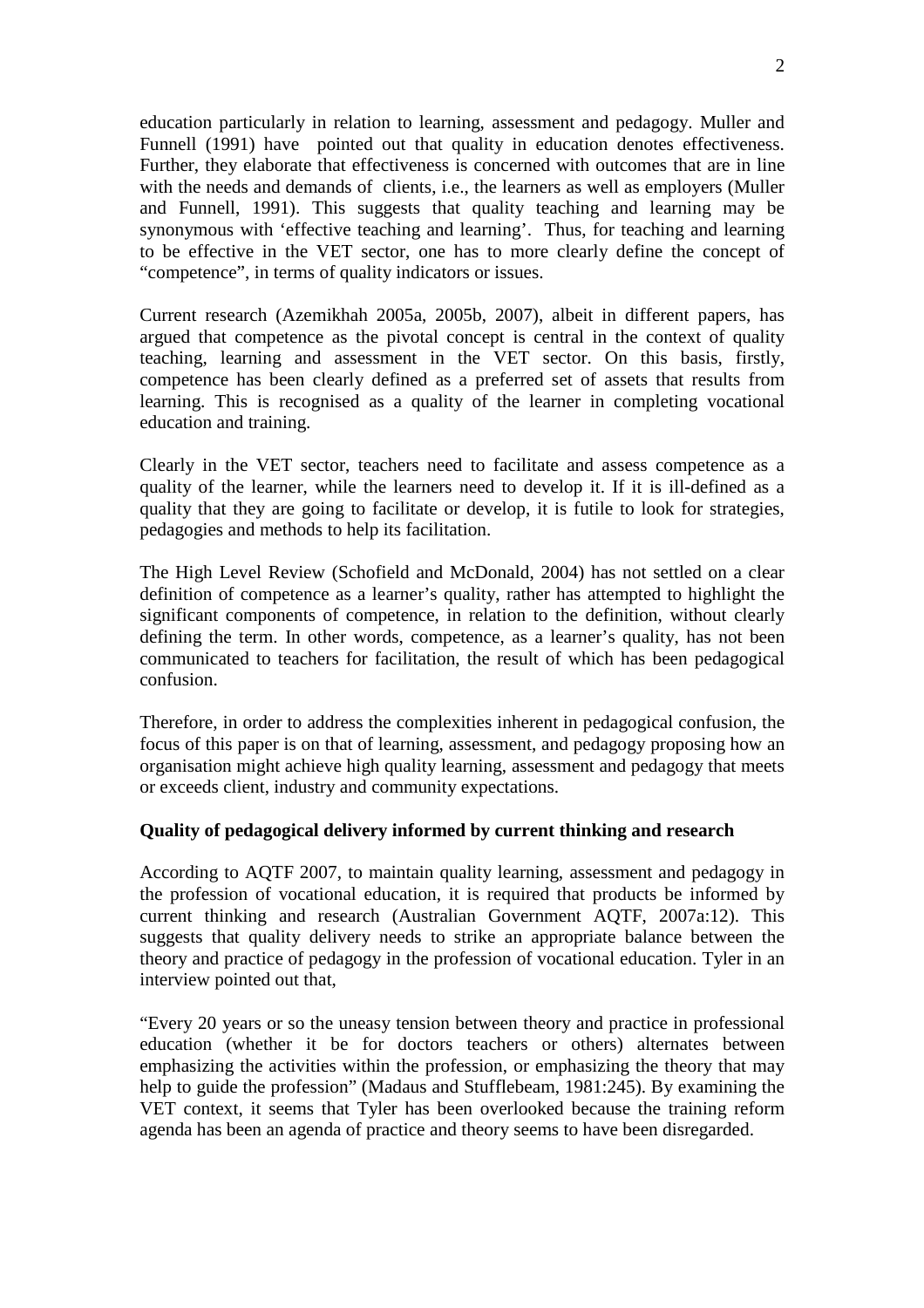This trend continued in the 2000s. It is the contention of this paper that the turning point or awakening started when the HLR reported a great number of anomalies and confusions in the implementation of the Training Packages. As a result, the need arose for action to find pedagogical solutions for the confusion and handling of anomalies. To date, some VET educators are attempting to address this need, while others remain in a state of confusion.

Azemikhah (2005a, 2005b, 2006, 2007) has referred to a number of these confusions and anomalies in earlier papers. He is supported by the HLR call for a "Re-think" and assertion that "the Training Package model is underpinned by a range of explicit and implicit assumptions about work, work performance, knowledge and skill, teaching, learning and assessment and qualifications. It is some of these assumptions that are in greatest need of a re-think." (Schofield and McDonald, 2004:16).

Kell (2006a:48) also in support of Azemikhah (2005a, 2005b, 2006, 2007) has pointed out that, although Training Packages are meant to be flexible, "some of the national directions concerning training packages and the application of aspects of competency-based training require significant rethinking" (Kell, 2006a:48). The above references suggest that VET in Australia is in a process of renewal, particularly in relation to learning, assessment and pedagogy.

Clearly, VET practitioners in Australia, at present, in terms of knowledge and understanding of the Training Packages, are in the Analytic stage (Rusk 1969). As "in the Socratic discourses three stages of reconstructing knowledge can generally be distinguished", i.e., Opinion Stage, Analytic Stage and Synthetic Stage.

The First stage, labelled by Plato 'Opinion', in which "the individual is unable to give valid reasons for his knowledge or assumed knowledge" as described by Rusk (1969:5). The Opinion Stage suggests that the individual, in the course of forming an opinion, may assume that he has attained knowledge.

This analytic stage, in which the individual is brought to realize that he does not know what he assumed he knew, that leads to contradiction and mental condition of doubts or perplexity;" (Rusk, 1969:5) is characteristic of VET educators understanding of pedagogy in relation to competency (see Schofield and McDonald, 2004). The HLR (Schofield and McDonald, 2004) has established that a state of confusion exists. The High Level Review states, "we find an unacceptably high level of confusion amongst educators, in particular, about the relationship between Training Packages and teaching, learning and assessment. Even after six years, many do not seem to understand how Training Packages work, or how to work with them. This is a key issue that demands attention in order to achieve improvements in the quality of teaching, learning and assessment practice" (Schofield and McDonald, 2004:5), and that VET educators are positioned in a phase of Analytic Development (Rusk, 1969).

Clearly VET educators in Australia are at the Analytic stage. The question is what is needed to move forward. High level Review has answered the question by stating that, "this will require nothing less than determination and goodwill from all parties to proceed along the next stage in a long journey to maximize the potential of the model. A revolution might have been easier" (Schofield and McDonald, 2004:4). Thus HLR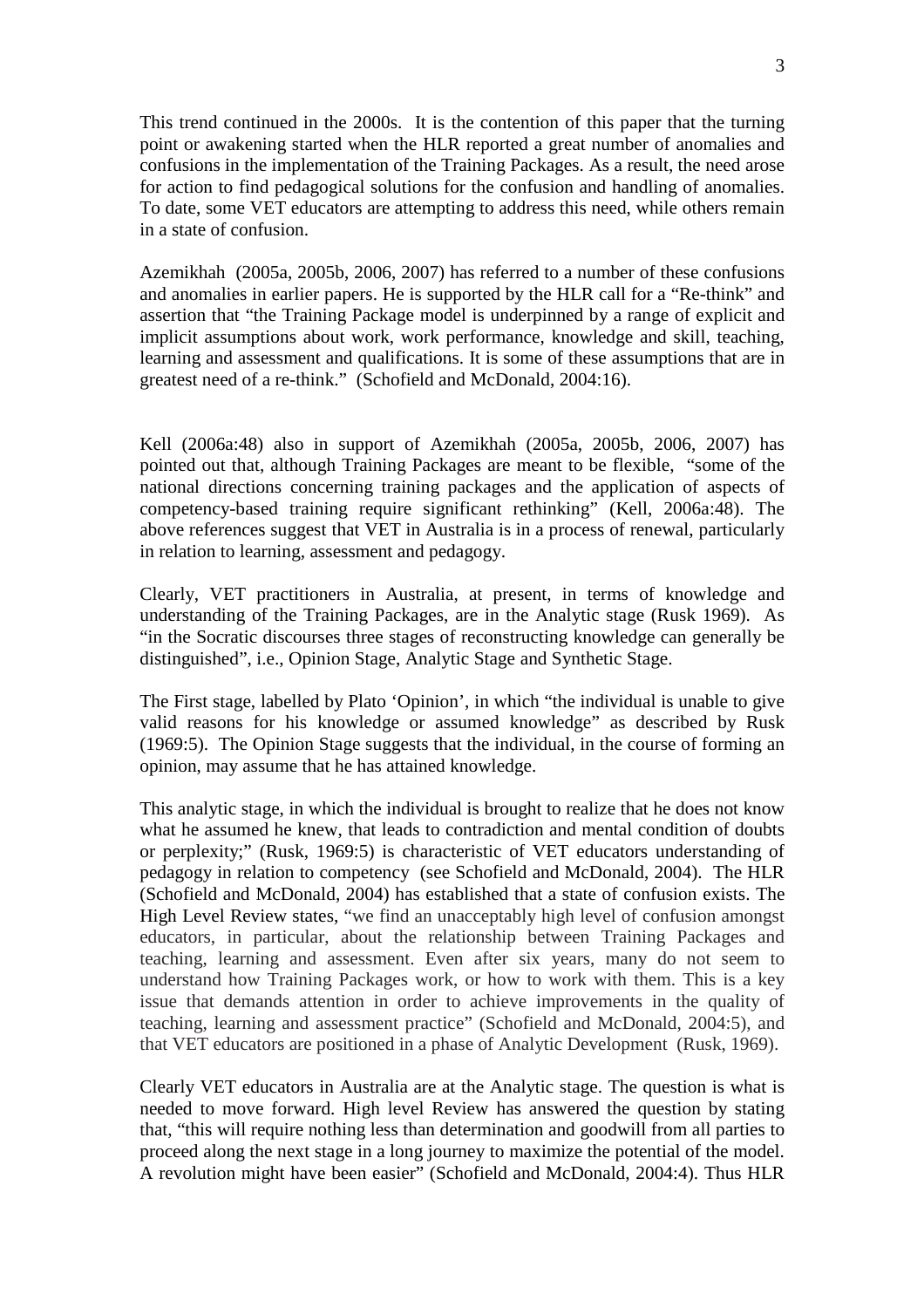advocates what is referred to in this paper as the 'Rethinking Stage'. This stage reflects the Socratic concept implied in the Synthetic stage – that of rebuilding, and, further, will require an engagement in the theory advocated by Tyler (1949).

## **Rethinking Stage**

This is the stage that advocates as the stage of 'knowledge building'. Knowledge building in VET sector is clearly defined as a requirement by Schofield and McDonald (2004). It refers to the fact that "high-order professional expertise is needed to decide how to develop competence, drawing from a wider pedagogical repertoire and a sophisticated capability to diagnose individual learning needs, and how to make holistic, context-sensitive judgments about whether it has been achieved" (Schofield and McDonald, 2004:28). This will require a paradigm shift (Kuhn, 1970) for VET educators. The paradigm shift required by VET educators will reflect a move away from "practice only" thinking, to incorporate a *conceptual framing* of pedagogy, learning and assessment.

The existing level of "connection between theory and practice" (Tyler, 1949) is a problem that needs to be overcome on the basis that theory gives the rationale for professional practice. At the same time "practice should provide both the proving ground for theory in concrete situations from which theory can be abstracted with meaning"(Tyler, 1949). This juxtapositioning of theory and practice will become the core of the conceptual framing of pedagogy in the VET sector to address the pedagogical confusion.

This implies a nexus between concepts, principles and theories, suggesting that underlying governing variable, which guides practitioners to form the mental map of pedagogical concepts and their relationships, is the theory. "Without theory, practice becomes chaotic, merely a collection of isolated, individual cases. Theory gives meaning and unity to what would otherwise be specific and isolated cases. Hence, these efforts to connect theory to practice more closely are important contributions to professional education " (Tyler, 1949).

As proposed, the VET educators, VET teachers, are called up to engage in this shift in pedagogy. This call is clearly reflected in the HLR. The Review demands are:

- Reconstruction of knowledge and the development of competence based on, 'How the Training Packages work"
- Reconstruction of knowledge and developing competence based on "How to work with Training Packages"
- Development of high-order professional expertise to decide how to develop competence, drawing from a wider pedagogical repertoire and a sophisticated capability to diagnose individual learning needs, and how to make holistic, context-sensitive judgments about whether it has been achieved (Schofield and McDonald, 2004:28).

Clearly, these goals have to be achieved if the pedagogical confusions are to be addressed. This paper advocates a new orientation to facilitate this paradigm shift and the renewal of pedagogical engagement in the VET sector. This orientation is entitled "Competencivism".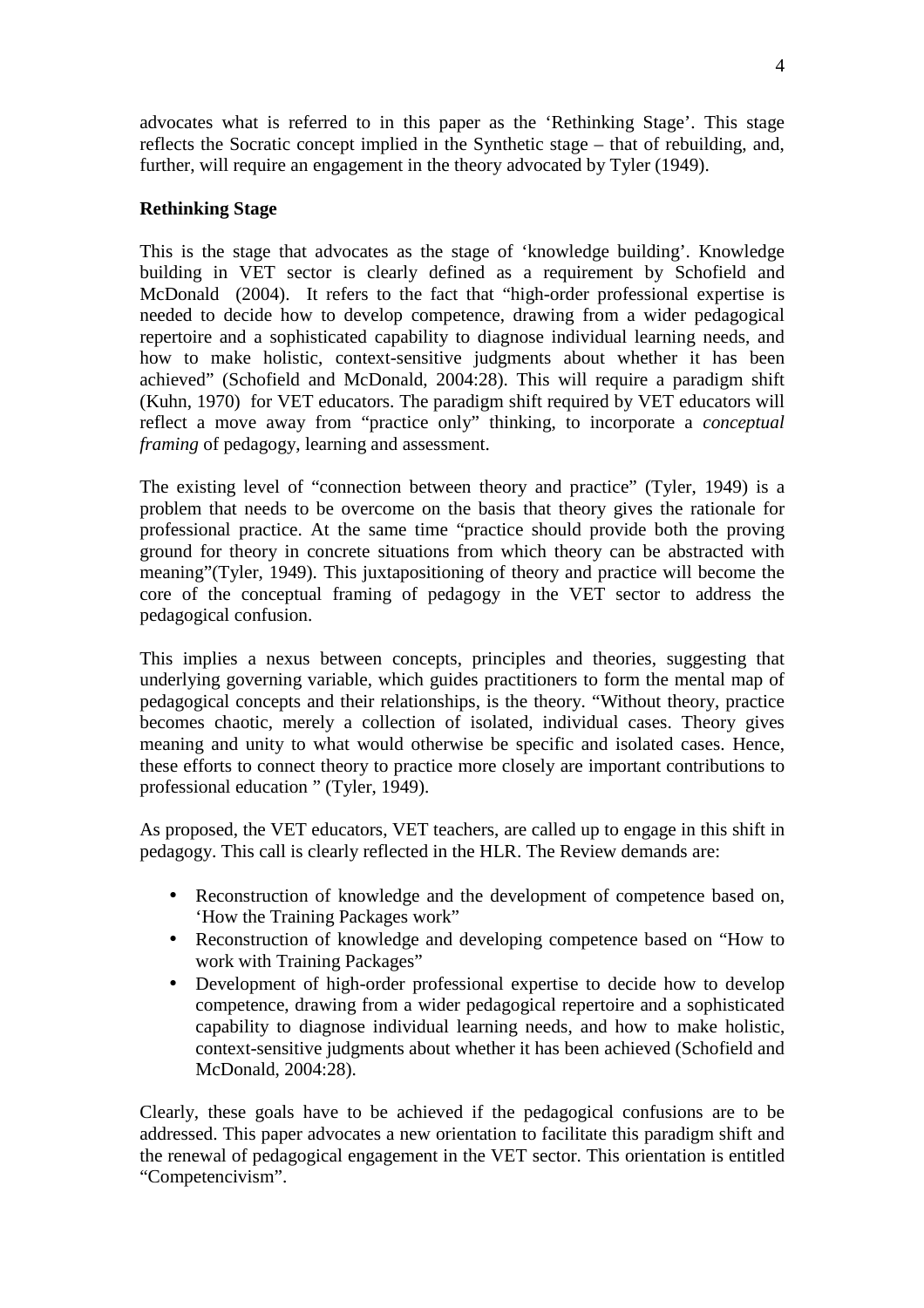### **Competencivism**

Given that, according to NCVER (2003), good practice in VET is not tied up to any one learning theory, rather practitioners are able to adapt appropriate learning theories and teaching practices for different purposes, a new orientation for pedagogy is required.

We need a theoretical framework by which VET practitioners can work with the learning theories of their choice in the context of competency based Training Packages as advocated by High Level Review. This paper advocates the theory of Competencivism to meet this need. In Competencivism, the integration, disintegration and reintegration of knowledge yields new knowledge that leads to the enrichment of learner's existing body of knowledge. In Competencivism, new knowledge is not only a construction but also develops from the disintegration of old knowledge or old skills.

Of relevance to the VET sector, the integration occurs between knowledge and performance, using skills as the bridge or integrative agents that generate the



confluence of existing knowledge with performance. This process of teaching and learning has been described earlier (Azemikhah, 2005b) in the previous papers by the Double Heuristic Method (DHM).

Both integration of knowledge and disintegration of knowledge yields new knowledge

#### **Fig 1 – Integration/disintegration in Competencivism**

The process of integration, disintegration, reintegration and yielding of new knowledge is central to learning, pedagogy and assessment. Competencivism is a learning theory that unites the cognitive and social learning theories. It argues that the process of learning, whether cognitive or social, takes place through integration, disintegration and reintegration of knowledge and performance using skills as integrative agent. Competencivism is based on four premises outlined below.

**The first premise** is that individuals perform, whether at work or in life, on the basis of a certainty that they possess, a special quality called competence in a specific area of their lives or work. In other words, they are to be both competent and confident or certain in their performance.

**The second premise** is that this certainty, in possessing the quality of competence, is attained by involvement through a competency-development process, where at the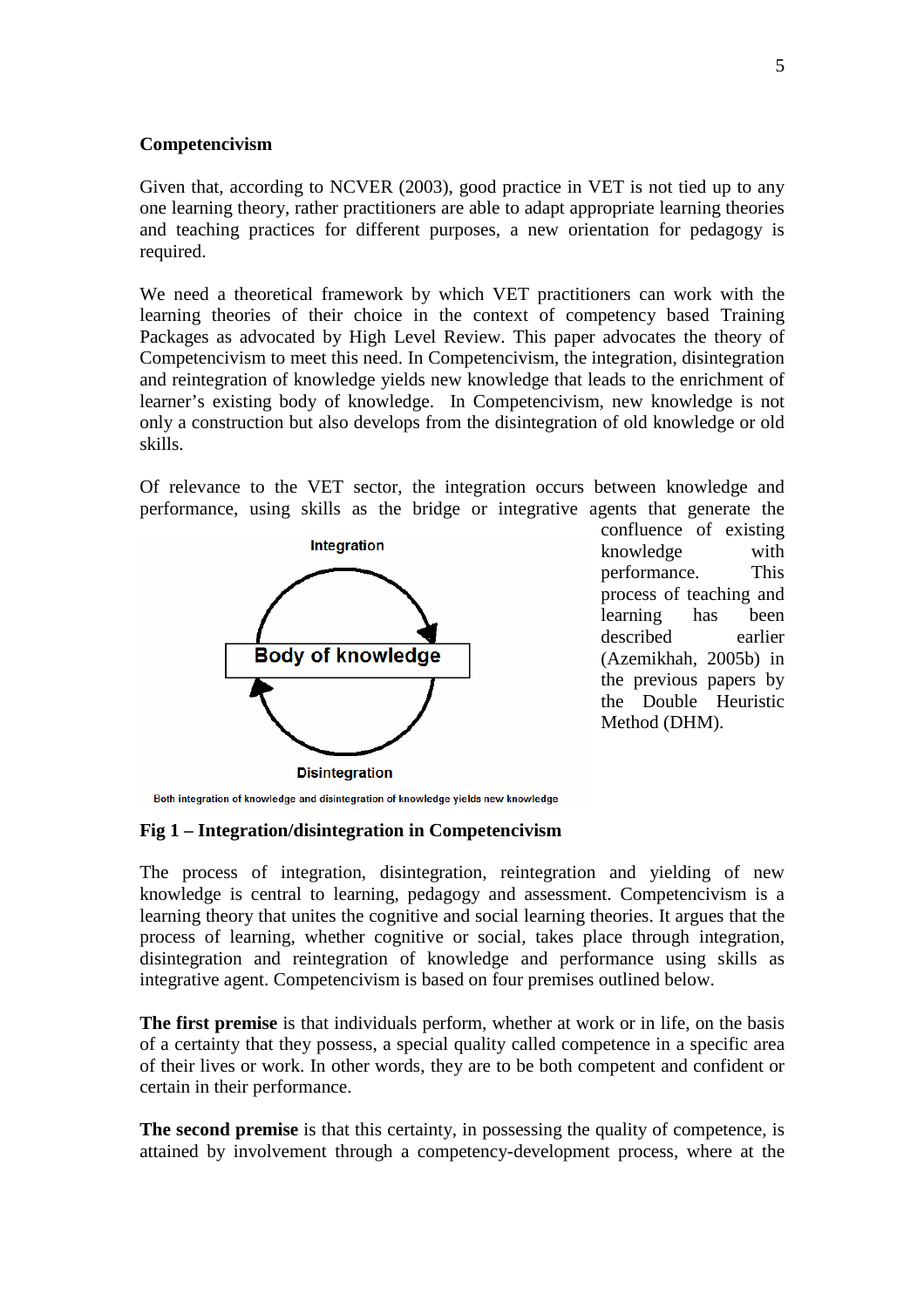conclusion of the process, the individual reaches the point of transposition (POT) at which one is certain that one is competent.

**The third premise –** is that in order for the quality of competence to be developed, and the certainty to be attained, the quality needs to be applied, through an integration process which is a method of bridging knowledge to performance by skills and attributes, and applying it to life or work scenarios, whether real or simulated. During the process of integration, the individual learner may disintegrate the old skills; reintegrate the new skills until the bridging process is complete.

**The fourth premise** is that after the individual is certain that he is competent, the individual then enters into an agreement with self to engage in a process of refining this quality further towards excellence throughout his/her life. It follows that one refines this quality on a continuous basis, at each point and moment of one's life.

When working within this theory of Competencivism, VET teachers can address two pedagogical dimensions of their work. There is the teaching dimension or pedagogy of teaching that requires the integration of knowledge, skills and performance, and there is the assessment dimension that involves the certainty of whether a learner is competent or not.

In terms of pedagogy of teaching, the Double Heuristic Method (DHM) is used (Azemikhah, 2005b) . It is a method for integration of skills in the context of units of competency of the Training Packages. As mentioned above, Competencivism is a learning theory that facilitates the integration of skills into the teaching, learning and assessment process. With the advent of Employability Skills, and the requirement that these skills also need to be integrated into teaching, learning and assessment (Allen Consulting Group, 2006), the use of DHM and the skills matrix has become more important. According to a recent report by Allen Consulting Group on Employability Skills (Allen Consulting Group, 2006) , teaching, learning and assessment in VET depend on how successfully this integration is achieved. Clearly, DHM as an integration tool is the means to successfully achieve such an outcome. After these skills are mapped into the DHM diagram, a "skills matrix' is constructed to illustrate a tabular representation of the DHM, linking knowledge to performance, using skills as the bridge. An example of such matrix is provided in Figure 2. At present, this matrix is used in Competency Test 1 in the unit FNSACCT407B at Brisbane North Institute of TAFE (BNIT) in Queensland.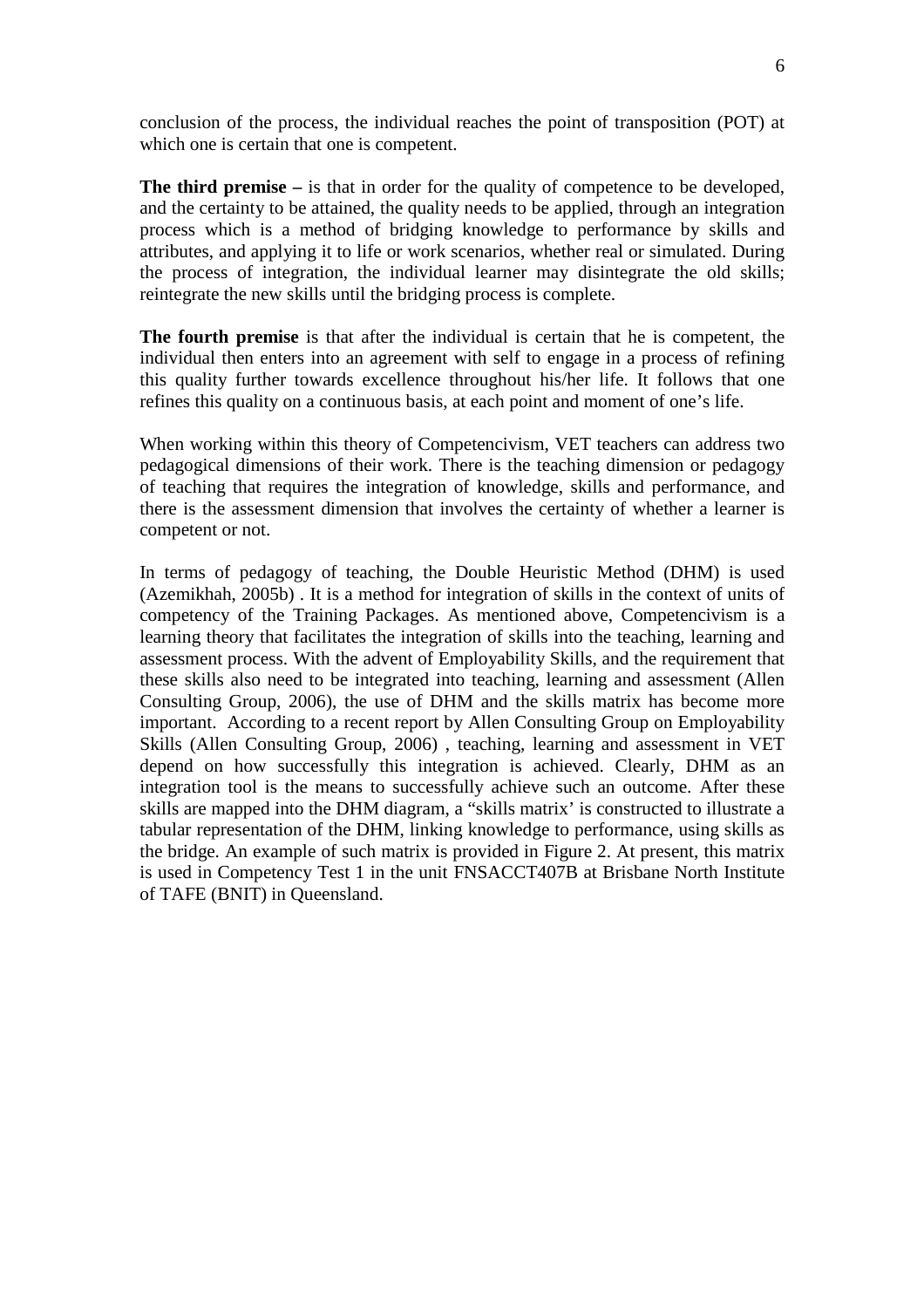**FNSACCT407B** - Set up and Operate a computerised accounting system

#### **Competency Test 1 Part C- Skills Matrix**

| <b>Variables</b>                                                                               | <b>Skills</b>                     |                                                           | <b>Performance Criteria</b>                                                                                               |
|------------------------------------------------------------------------------------------------|-----------------------------------|-----------------------------------------------------------|---------------------------------------------------------------------------------------------------------------------------|
|                                                                                                | <b>Employability</b><br>PL4. PL1  | Required<br><b>Skills</b><br>RS1, RS2,<br><b>RS3, RS7</b> | 2.1 - Input data is collated, coded and classified before processing                                                      |
| T9 - purchase invoices<br>T10 - purchase orders<br>T19 - purchase and sale of stock            | PL <sub>4</sub>                   | RS1, RS2,<br><b>RS3, RS7</b>                              | 2.2 - A wide range of cash and credit transactions are processed in both a service and trading<br>environment             |
|                                                                                                | PS <sub>2</sub>                   | <b>RS4, RS3</b>                                           | 2.4 - The system outputs is reviewed to verify the accuracy of data input                                                 |
| $T22 -$ Adjustments                                                                            | PS <sub>5</sub>                   | <b>RS6, RS3</b>                                           | 2.5 - Adjustments are made for any detected processing errors                                                             |
| SL1 - accounts receivable<br>SL2 - accounts payable<br>$SL3 -$ inventory<br>SL4 - fixed assets | PL1, PL3                          | RS1, RS2,<br>RS7                                          | 3.1 - Any new general ledger accounts, customer, supplier, inventory and fixed asset records are<br>added as required     |
|                                                                                                | PL2, PL3                          | RS1, RS2,<br>RS7                                          | 3.2 - Any existing chart of accounts, customer, supplier, inventory and fixed asset records are<br>maintained and updated |
| R <sub>11</sub> - Other reports<br>R1 - profit and loss                                        | com1                              | RS1, RS2,<br>RS <sub>5</sub>                              | 4.1 - Reports to indicate the financial performance and financial position of the organisation are<br>generated           |
| R <sub>11</sub> - Other reports<br>R1 - profit and loss                                        | com1, com2                        | RS4                                                       | 4.2 - Reports to meet the GST reporting requirements of the organisation are generated                                    |
|                                                                                                | PL3, PS2                          | RS7, RS2,<br>RS <sub>1</sub>                              | 4.3 - Reports to ensure that subsidiary ledgers/accounts reconcile with the general ledger are<br>generated               |
| $O7 -$ security<br>TH1 - on screen help                                                        | PL <sub>2</sub> , TE <sub>2</sub> | RS <sub>2</sub>                                           | 5.1 - Regular back-ups of the system are made to ensure against loss or corruption of data                                |

# **Figure 2**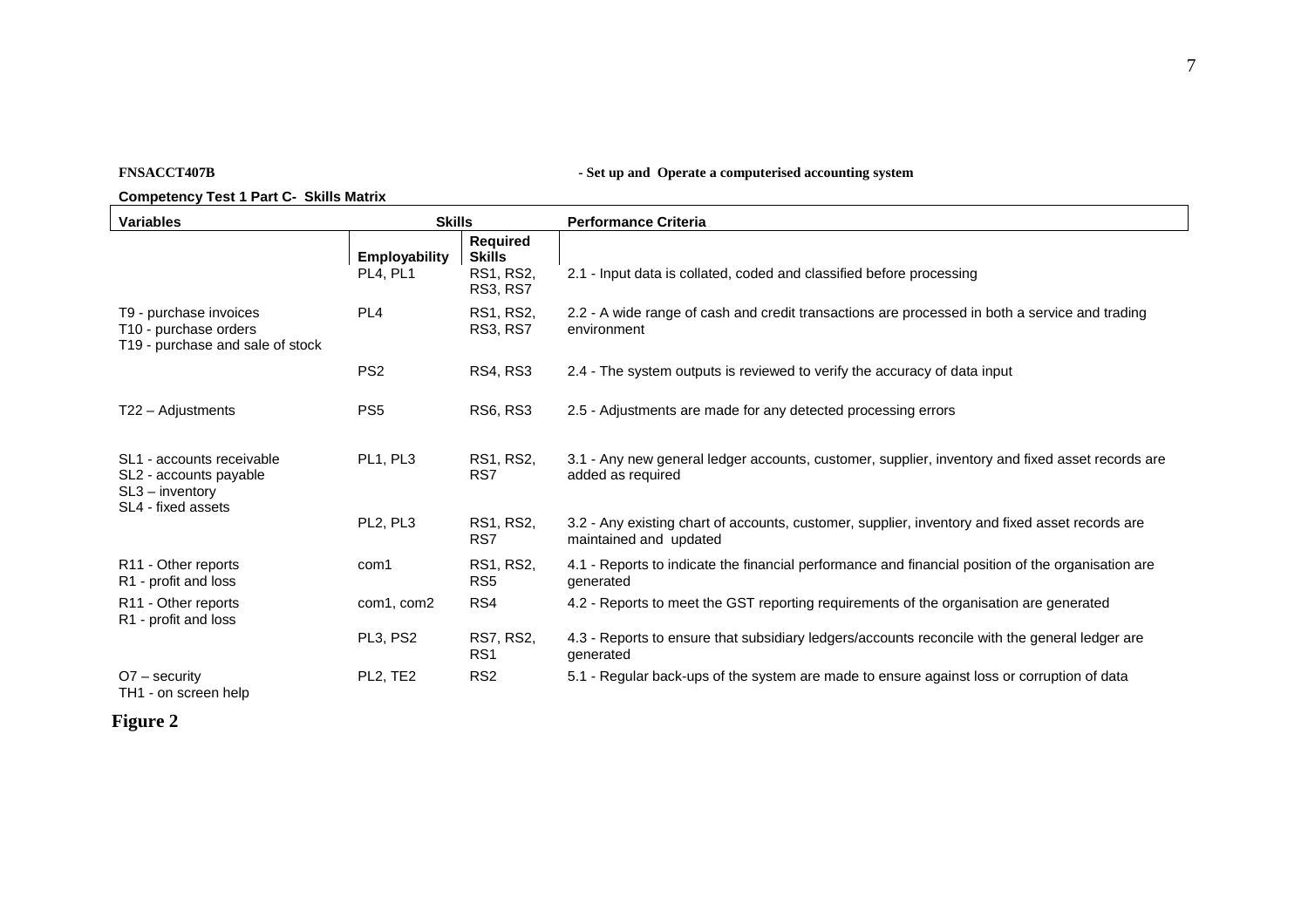Both the Employability Skills and the Required Skills are coded. These codes are then used in the Skills Matrix. The following tables, i.e., Figures 3 and 4, list the codes used in the above skills matrix.

#### **Employability skills used in Competency Test 1:**

- PL1 establishing and maintaining an accounting system
- PL2 maintaining accounting records for compliance purposes
- PL3 maintaining systems, records and reporting procedures
- PL4 processing accounting data and preparing reports
- PS2 checking the accuracy of calculations
- PS5 solving discrepancies
- com1 compiling data and preparing financial statements and ad hoc reports
- com2 developing and writing reports to specifications
- TE1 adapting to change in technology and working within ergonomic guidelines

**Figure 3** 

#### **Required skills used in Competency Test 1:**

Skills requirements include:

- RS1 keyboard skills
- RS2 computer literacy
- RS3 numeracy for financial calculations and analysis
- RS4 proofreading to check details/calculations
- RS5 reading, interpreting financial statements and reports
- RS6 problem solving skills for providing discrepancy solutions
- RS7 recording, gathering and classifying financial information

#### **Figure 4**

#### **Competency Certainty**

This paper argues that the two parties in competency-based assessment, i.e., the learner and the assessor, must both *agree* on the outcome of the assessment process. It is easier to continue this discussion in the context of recognition of prior learning (RPL) where the roles of both learners and the assessor can be better explained. The RPL process is initiated by the learner when he/she is confident that he/she is competent in a specific unit of competency.

This paper further argues that in competency-based assessment (CBA), both the learner and the assessor must be confident of the outcome of the assessment process. The RPL process is initiated when the learner is confident that he /she is competent in a specific unit of competency. In a research by NCVER (Bowman et al, 2003), one of the learners, called Sally, who has been successful in her RPL application, has pointed out that other students in her class did not apply because of their lack of confidence and fear of failure. According to this research, the data collected from public providers indicated that 34% of learners do not apply for RPL because of the lack of understanding or confidence. The above results suggest that the learner needs to be confident that he/she is competent in order to apply for assessment.

In addition, the AQTF definition of RPL states that "in order to grant RPL the assessor must be confident that the candidate is currently competent against the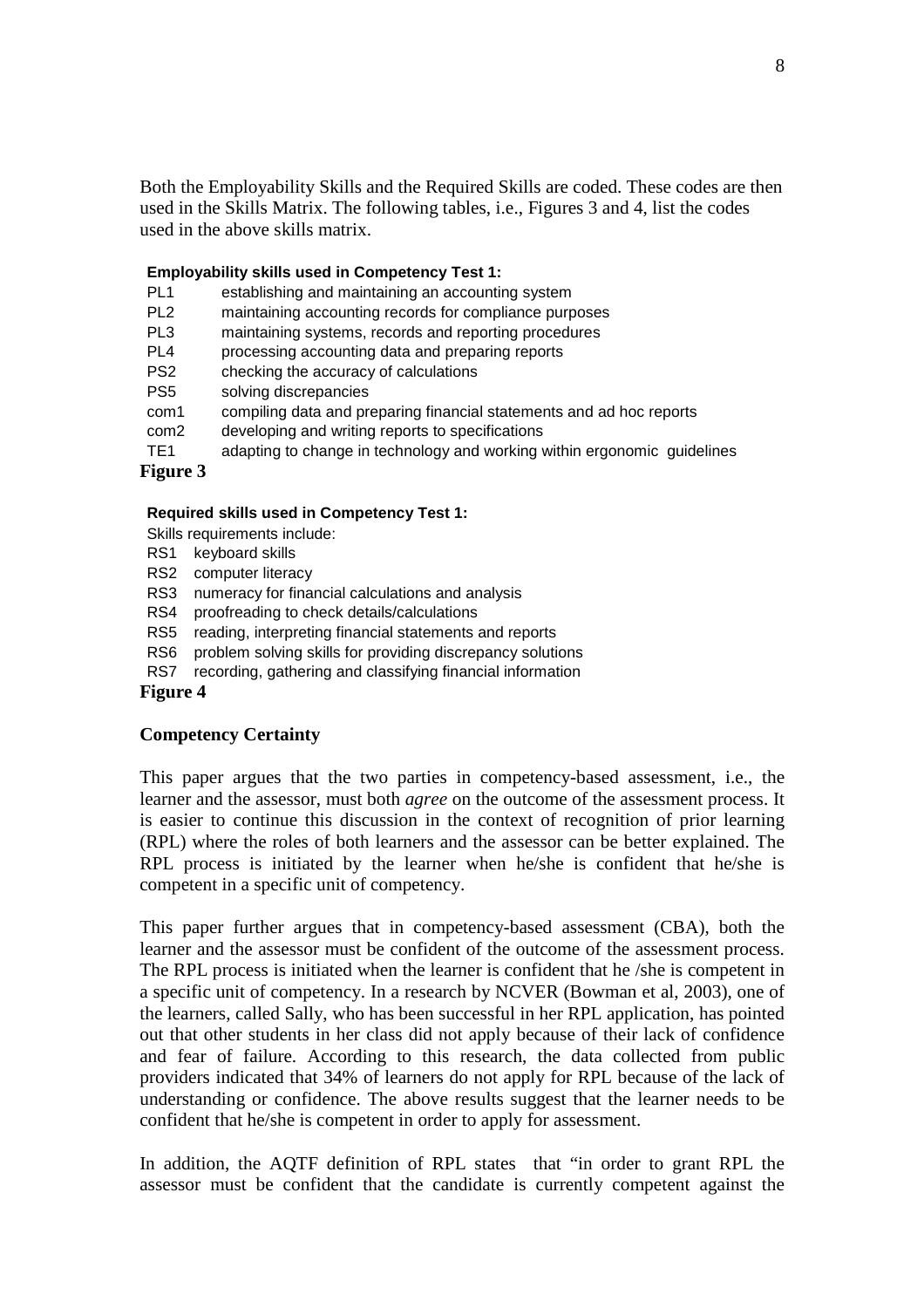endorsed industry or enterprise competency standards or outcomes specified in Australian Qualification Framework courses." (Bowman et al, 2003:17). This suggests that in CBA the assessor also must be confident or certain that the learner is competent.

However, as the CBA is a binary system, sometimes the assessor, or even the learner, may be on the borderline and not sure either way. This view is confirmed by the Assessment Research Centre of the University of Melbourne. In a manual handling training program (Nicholson & Gillis, 2003:7), a rating tool was used to judge between competent (scale 1 and 2), borderline (scale 3) and not yet competent trainees (scale 4 and 5).

Thus, the assessment of competence in the context of Training Packages involves both the learner and the assessor and their agreement on the question of Competency Certainty. In other words, assessment is initiated by the learner, who is confident or certain that he is competent. However, the learner's Competency Certainty must be communicated to the assessor (teacher). In addition, the assessor must go about satisfying himself/herself , by inference from observation or other methods of evidence-gathering, that he/she is also certain or confident that the learner is competent. Sometimes, the assessor is on the borderline and may have difficulty in deciding either way. In such situations, the teacher is neither confident nor certain whether the learner is competent or not, because of the binary nature of competency based assessment (CBA). As a TAFE teacher and assessor, I have occasionally been on the borderline as to whether the learner is competent or not yet competent.



been attained. The shaded area is where the learner is deemed to be competent and the assessor can attest to the learner's competence. The three levels of performance level assessment (PLA), used in Queensland, also fall in this area.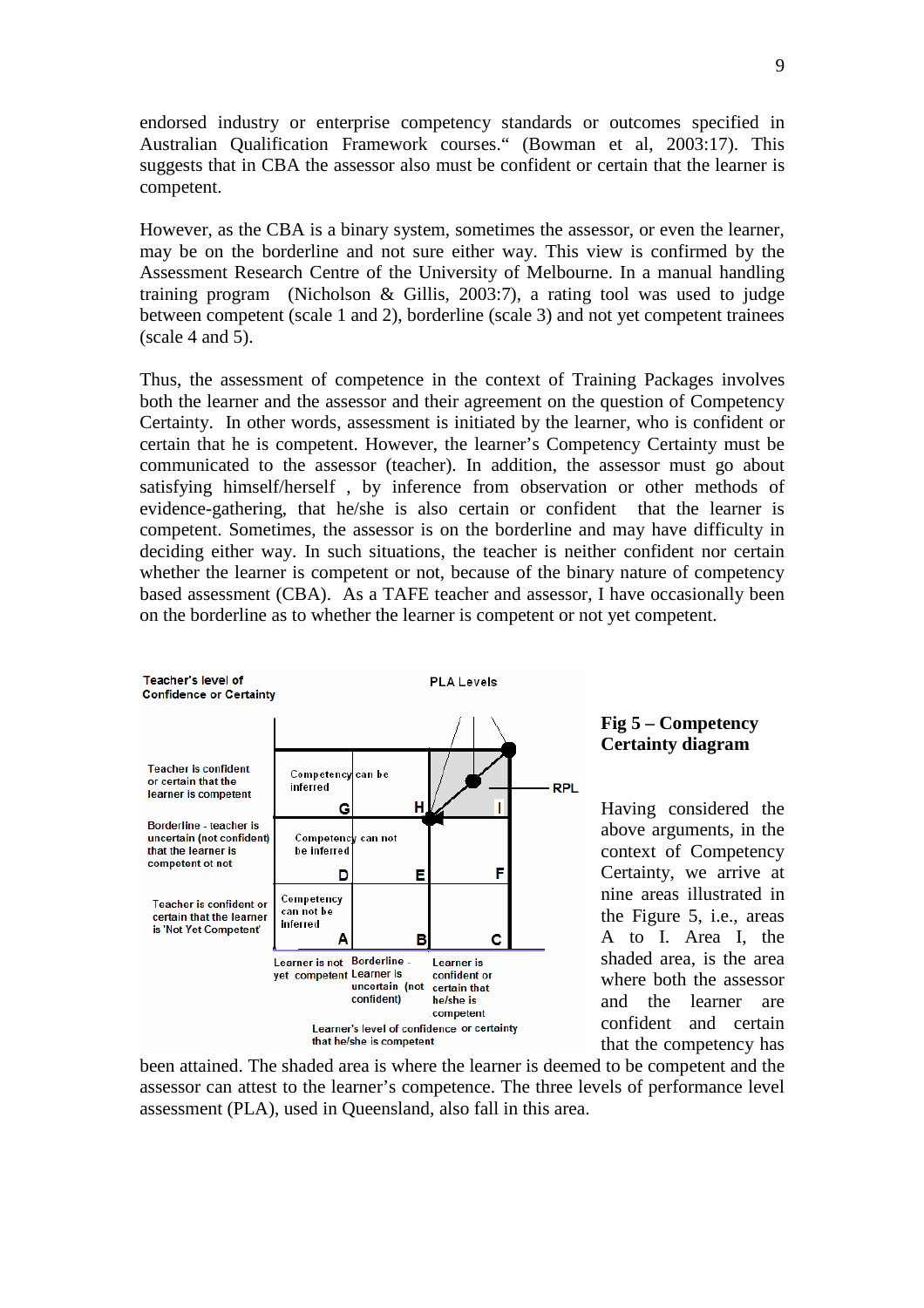#### **Conclusion**

The paper has illustrated how AQTF 2007 has emphasized quality teaching, learning and assessment and how RTOs are required to decide whether to be either a qualitycommitted or an outstanding RTO in their pursuit. It was argued that, according to Socratic Stages, VET educators are still at the stage of 'Rethinking' or the stage of 'knowledge building' which is clearly defined as a requirement by Schofield and McDonald (2004). The paper then has emphasized that for quality teaching, learning and assessment a proper integration of employability skills and required skills is paramount. The Double Heuristic Method (DHM) is the most important component of Competencivism that can be applied to teaching and the assessment of the Unit of Competency. A sample of Skills Matrix was presented to illustrate the relationship of variables, employability skills, required skills and performance criteria in the context of FNSACCT407B unit of competency. And, finally, the paper provided an illustration of the assessor's certainty in learner's competence. On this basis, the paper has proposed the Competency Certainty Diagram to illustrate how, in the context of quality teaching, learning and assessment, the 'Competency Certainty' can be ascertained.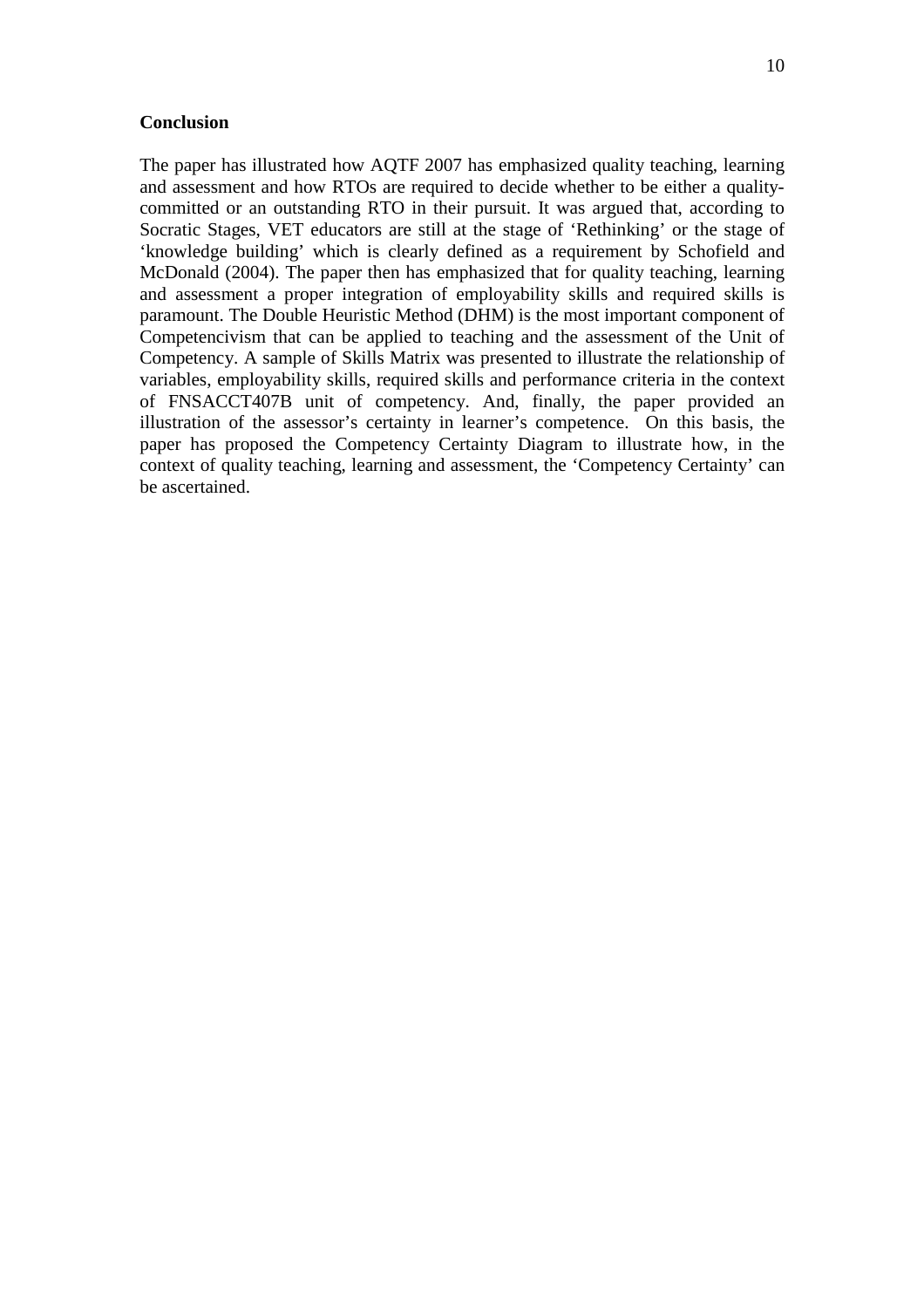#### **Bibliography**

- Allen Consulting Group. (2006). *Assessment and reporting of employability skills in Training Packages*. Retrieved 15/12/2007, 2007, from DEST website at: www.dest.gov.au
- Australian Government. (2007b). *Essential Standards for Registration*. Retrieved 15/10/2007, from DEST website at: www.dest.gov.au
- Australian Government AQTF. (2007a). *AQTF Excellence Criteria Users Guide*. Retrieved 15/10/2007, from

http://www.training.com.au/documents/aqtf2k7\_users-guide\_draft-1705.pdf

- Azemikhah. (2005a). *The design of competency based learning resources for VET training packages using learner centred, work centred and attribute focused simulation strategies.* Paper presented at the AVETRA 8th Annual Conference - Emerging Futures, Sofitel, Brisbane , Australia.
- Azemikhah. (2005b). *The Balanced Hands and Minds Equilibrium: A Pedagogical approach for developing Vocational Competence ©.* Paper presented at the 13th Annual International Conference on Post-Compulsory Education and Training, Surfers Paradise, Qld., Australia.
- Azemikhah. (2006, 19-21 April 2006). *The 21th Century, the Competency Era and Competency Theory.* Paper presented at the AVETRA 9th Annual Conference - Global VET Challenges at the Global, National and Local Levels, University of Wollongong, New South Wales, Australia.
- Azemikhah. (2007). *Competency Intelligence.* Paper presented at the 10th AVETRA Conference, Evolution, Revolution or Status Quo, The new Context for VET, Victoria University Footscray Park, Melbourne, Victoria, Australia.
- Bowman Kaye, Bervyn Clayton, Andrea Bateman, Brian Knight, Peter Thompson, Jo Hargreaves, Kaaren Blom, and, Marilyn Enders, . (2003). *Recognition of prior learning in the vocational education and training sector*. Retrieved 9/3/2008, from NCVER website at: www.ncver.edu.au/publications/1342.html
- Kell, P. (2006a). *TAFE Futures*. Retrieved 05/03/2007, from TAFE Futures website at: http://www.tafefutures.org.au/
- Kuhn, T. S. ( 1970). *The Structures of Scientific Revolution*: The University of Chicago Press.
- Madaus and Stufflebeam. (1981). An Interview with Ralph Tyler, November 1981", based on Paper #13 in the Occasional Paper Series,
- . In *Education Evaluation: Classic Works of Ralph W. Tyler*. Western Michigan University: Kluwer Academic Publishers, Boston.
- Muller and Funnell. (1991). *Delivering Quality in Vocational Education*. London: Clays Ltd, St Ives Plc, Great Britain.
- NCVER. (2003). *Australian vocational education and training statistics. Student outcomes 2004. ANTA*. Retrieved 28/01/2008, from NCVER website: http://www.ncver.edu.au/statistic/publications/1530.html.
- Nicholson & Gillis. (2003). *Competent / Not yet competent: what does this mean in a manual handling training program?* Paper presented at the NZARE/AARE Joint Conference, Auckland, New Zealand.
- Rusk. (1969). *The Doctrines of the Great Educators* (Fourth ed.): MACMILLAN, ST. MARTIN'S PRESS.